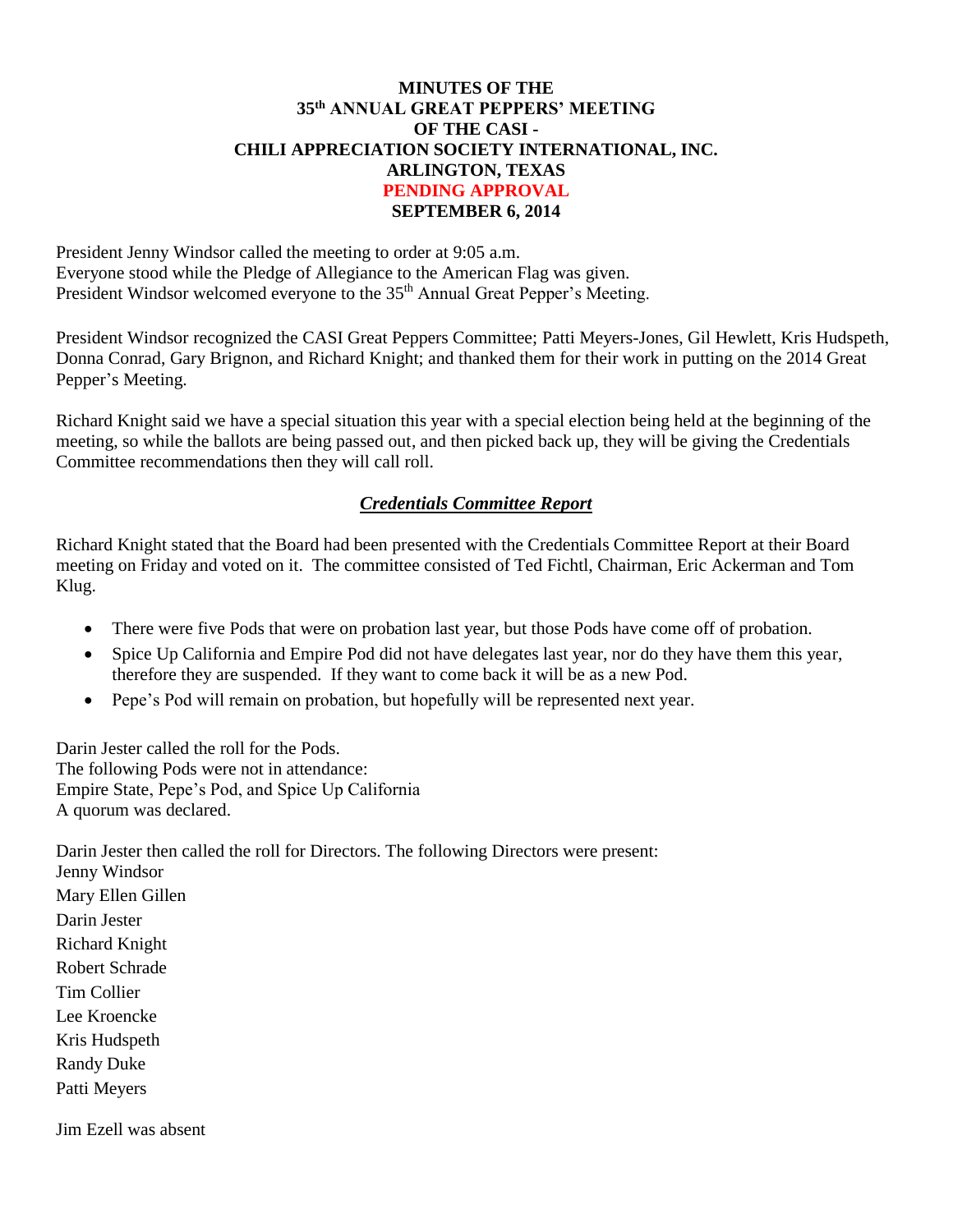There was a 10 minute recess to finish counting the votes. The time was 9:15. At 9:22 Jenny Windsor called the meeting back to order. Richard Knight thanked the outgoing members, Lee Kroencke and Darin Jester, for their service. He also wanted to acknowledge that these two members were Great Peppers and local leadership during their time as Board members.

The results of the Special Election were: With a majority of votes, the 2 year term went to Jenny Windsor The 1 year term went to Susan Armand

At this point the outgoing members were excused and Susan Armand came forward. Richard Knight acknowledged that the Board only consisted of 9 members for the remainder of the meeting.

## *Approval of Minutes of 2013 Great Peppers Meeting*

A copy of the Minutes of the Great Peppers Meeting held in Irving, Texas on September 7, 2013 was in the booklet. **MOTION** by Mike Rudd/Indiana Pepper Pod, to approve the minutes from the previous Great Peppers Meeting. The motion was seconded by Renee Moore/State of Texas Pod Motion **passed**

## *President's Message*

President Jenny Windsor presented her final President's Message. She welcomed everyone and thanked them for their work and dedication to CASI. Her message was over leadership and teamwork. She charged everyone to look at what they are good at, and how they need to improve in order to help CASI. She also wanted everyone to ask themselves how we rekindle the passion that we had when we started; how can we get that warrior spirit to come together to overcome any obstacle; how we, as leaders, keep that passion alive and growing. We have to do that as a collective group to make CASI flourish.

## *Report of Nominating Committee*

The Nominating Committee Chair Pat Krenek, thanked everyone for their participation in the Round Table discussion on Friday. She advised after review of all applications, the candidates for election to the CASI Board of Directors, and the single candidate for the Executive Director, were verified as current CASI members and all were qualified. She said that during the break if everyone wanted to talk to the candidates for Great Pepper of the Year that would be a good time. The election would be held at the same time as the Board election. She introduced her committee members: Kathy Mulkey, John Montgomery, Maxine Reed, Sherrie Davis, David Manske, and Sue Caffey.

## *Executive Director Report*

Executive Director Richard Knight presented the State of the Union through the eyes of the Executive Director. Richard impressed upon everyone that CASI must be protected, both their trademark and reputation. He said we have always had controversy from the very first cook-off, but over time we have always prevailed. And all of this was accomplished by volunteers. This year has brought three controversies that were probably the hardest we have faced. One involved negativity on social media. He asked everyone in the room not to be part of the problem, but be part of the solution in the coming year. He said with all the controversies this year we are still financially sound, more stable, with policies in place to prevent any regulatory issues in the future. And with the looks of the full room we will be able to overcome any controversy that is thrown at us in the next few years. He thanked everyone for allowing him to serve CASI for the last 35 plus years and as the Executive Director for the last two.

## *Treasurer's Report/Financial Committee Report*

Mary Ellen Gillen said she wanted to make a comment. She said when she took over the books there were numerous entries that needed to be identified, corrected and researched. This caused the presentation of the financials to be delayed and she apologized for that. She then reviewed the copy of the Treasurer's Report distributed to all the Great Peppers and Directors in their booklets. **See Addendum A**. She said we have 6 bank accounts. The first report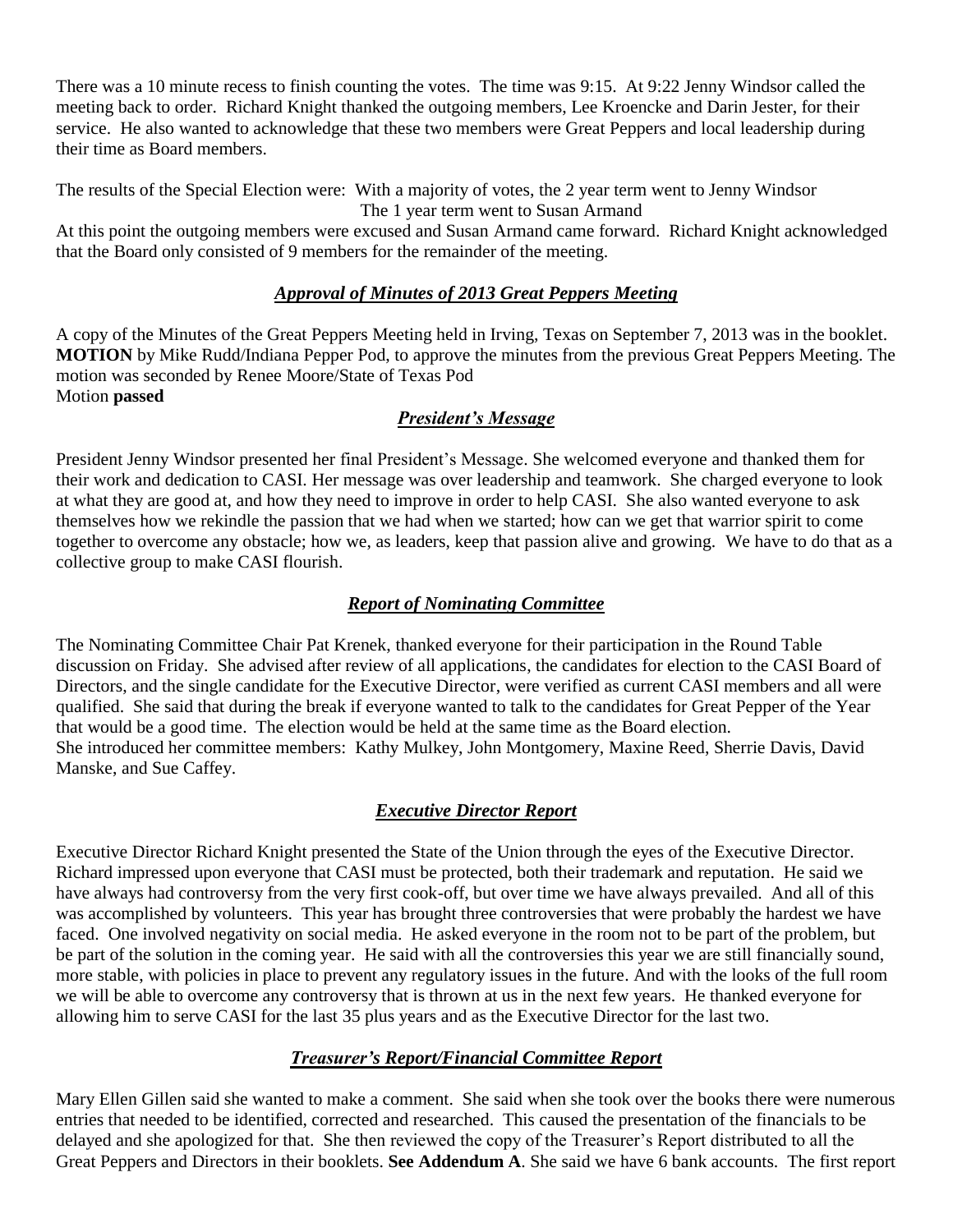was the Balance Sheet. She went over this report in detail. Mel Fitzhenry asked a question over the Insurance Fund. He asked if the deficit in the last year's Insurance Fund was the reason for the \$1.00 increase in the per cook charge. Richard Knight said it was, but it would all be explained during the line item review. She then went over the difference between January 1st 2013 and January 1<sup>st</sup> 2014. She said cash in banks was down by \$32,000 due to the loss. She had some items that needed to be researched and corrected. It was done with the help of Ken Armand and Richard Knight. Fixed Assets are down because of depreciation.

Richard Knight then went over the next slide which was a line item by line item comparison of 2012 and 2013. There was no BBQ contest in 2013, so there was no revenue or expenses for that line item in 2013. In 2012 the expenses were higher than the revenue. The question was asked if the Great Peppers had a copy of this in their booklets, and Richard told them there was not, but a copy would be sent as soon as possible after the meeting. The Friday events all go to the Scholarship Fund. There are expenses greater than \$5,000, but no revenue to cover that except sponsorship revenue. On the ice revenue the bill did not get paid in 2012, so the amount was for two years in 2013. The Sales Tax Fee was also a double year expense in 2013. One of the things they are looking at in the bar is the profit margin. One of the benefits for members is CASI selling the wine at cost, which gives us a negative profit margin, so this year it will be listed separately to take it out of the bar. Also a benefit to our sponsors and Friends of CASI is free beer, but if we use more than the free beer we get, we have to pay for that, and it is an expense to us. On the CASI store, the Main Store and the Krazy Flats Store made \$23,000. Our expenses reflected a loss, but part of that was the tax that was paid late in the year before. So, some of the taxes should have been in 2012. Susan Armand has taken the store and we are hoping for a profit this year. The other expenses are contestant related. This includes jackets, shirts, trophies, etc. There is no revenue stream for contestants. This is strictly an expense item. It is approximately \$27,000 each year. This is one of the reasons the Board went out to see how we can cover this expense. Some of it is covered by Friends of CASI, but not all. Other TICC revenues that come in are for vendor fees, gate admissions and miscellaneous. Last year we brought in \$47,000. We had revenues up last year because we had higher gate admissions. Our biggest expense every year is in porta johns. Security is also an expense. This year it will be less than \$5,000. The goal this year is to get all expenses paid after Terlingua in the same year that they are accrued so that we start the next year clear and clean. We also give area contributions. Last year these amounted to \$20,700. The Board has decided not to give these contributions out at TICC this year, but wait until January when we will know what kind of money we have to give. Mel Fitzhenry asked for clarification of this point, which Richard gave. For a recap Richard said that without our sponsors last year we had revenues of \$109,000 and expenses of \$197,000. So without our sponsors we went in the hole for \$88,000 last year. The sponsorships, moneywise, that we had coming in was \$63,000. So if you look at revenues and expenses, including sponsorships for TICC we lost at total of \$9,298. Our sponsors were also given credit for \$70,000 for products and services last year. We have revenues coming in for membership and Trails ads, which last year was \$18,000. Our Trails and membership expenses last year were \$24,000, so we had a loss of \$6,000. The Trails is a true benefit to our members and if we could expand our membership it would help defray the costs in this line item. We have miscellaneous contributors, sanctioning fees and registration fees. The revenues in this area, which include Director expenses, legal expenses, etc. were \$29,000 with expenses of \$23,000 so that the \$1 per cook-off and \$25 fee is really covering administrative expenses. Concerning the Insurance line item, from the \$1.00 from each cook per cook-off we brought in \$15,000. Our General Liability Insurance was \$10,000, Property Insurance was \$4,000, D&O was \$1,200, Volunteer Insurance was \$286 and an Umbrella Liability Insurance was \$9,000. So for Insurance last year we had expenses of \$25,000. That is the reason we had to go from \$1 to \$2 per cook. By the end of 2015 we should have a profit on this line item. The Board would like to take the property insurance and become selfinsured. If we grow that fund to the point that we are covered in our premiums, we could go back to the \$1 per cook. For the Great Pepper's Meeting line item we had revenue of \$17,000 and an expense of \$15,000 so we had a plus to go back to the General Fund. On the ranch we get revenue from the rental of the cell phone tower. We take that and offset any expenses for the ranch, like utilities and taxes. Our Ranch Manager is looking at the utilities to see if there are options for turning the utilities off when not in use. Richard then explained the Scholarship Fund, and the IRS rules governing it. All money given for scholarships must go to scholarships. He also explained how the money available is determined. He went over where the money comes from. The Friday events all go to the Scholarship Fund. There are other things, like raffles, and memorials that also raise funds. The total raised last year was \$27,000 and expenses of \$33,000, but part of this was a flow over for four years. Our net P&L last year was \$316,000 against expenses of \$346,000, which included depreciation which is not a cash flow issue, so if you take that out, we ended up minus \$20,600 in cash flow in 2013.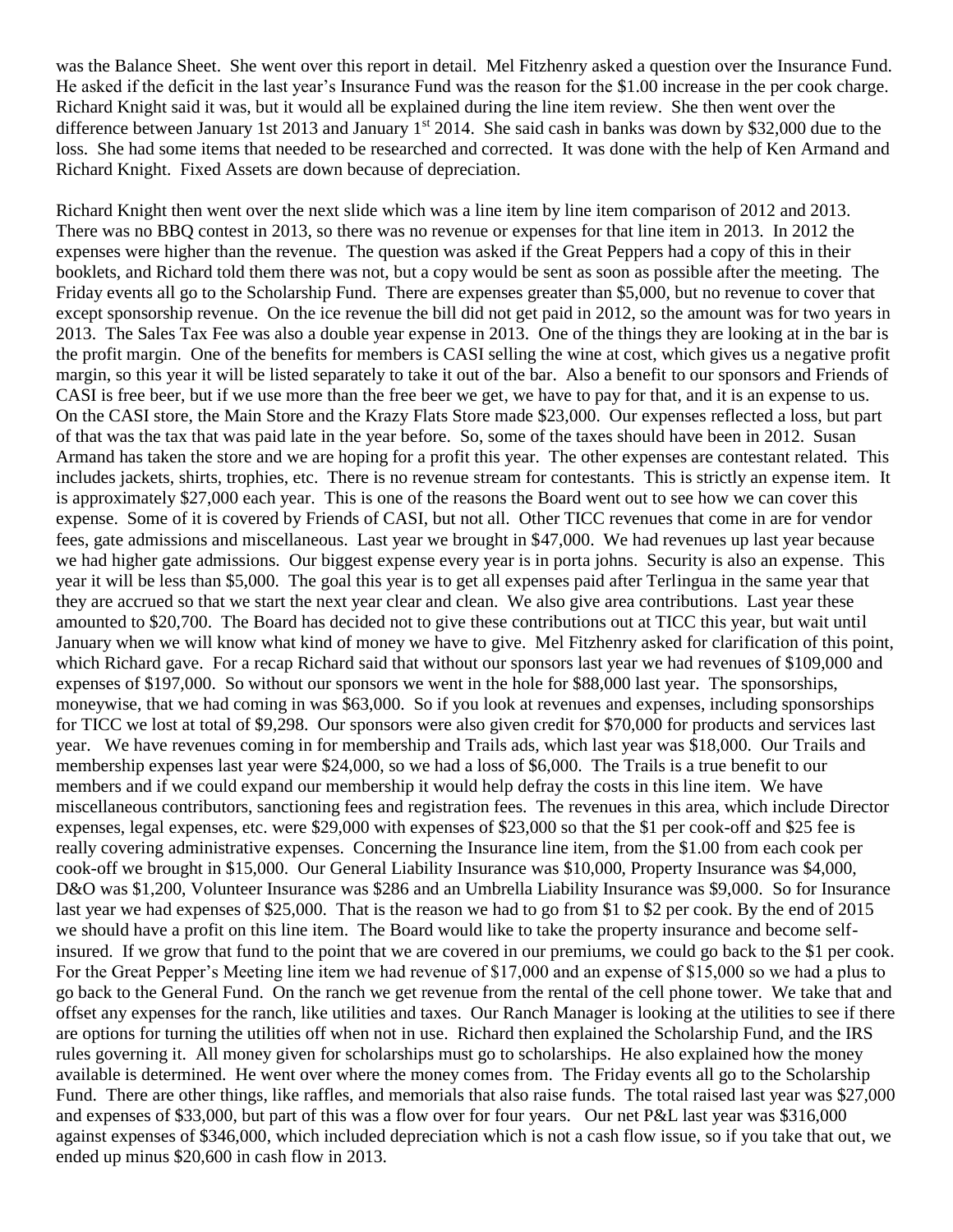Richard then said he went back to reports from 2008 and picked out 5 items we could improve on. From our bar profits our profit margin has decreased. We will look at this to be sure we have a profit. Instead of an armband for sponsors this year there will be a punch card. On the CASI Store profit we have gone from a profit to a loss. Our profit margin has gone down. Susan Armand is looking at this and hopes to turn it around this year. Other additional expenses are Champions travel, winner's chairs and shirts. We have also had more expenses in bands, sponsor plaques, porta johns, and advertising. We have increases area contributions by \$6,200 in the last 5 years. These are the areas the Board is looking at to help reduce our expenses. Mel Fitzhenry asked if we are looking at getting less porta johns. Robert Schrade said we will have fewer this year. But there is a ratio of how many porta johns we need for an event. We are getting the bare minimum for the number of people we have at the event, for the length of time we have them for. Richard Knight pointed out that on our mass permit we have to show the judge that we are providing services to those attending our event. Gil Hewlett asked about permanent facilities at TICC. Richard Knight explained that the experts have told the Board basically we would have to find someone to keep them clean, that it would be more difficult to empty them and would not be feasible. Mel Fitzhenry asked about buying our own porta johns and keeping them there, then hiring someone to come pump them. Tim Collier explained that the Board has looked into this issue also. He said the problem is if we don't rent them, they don't want to come in and pump them. Richard Knight told the group that the Board had looked at this issue from every angle, and the only solution appears to be working to get the price as low as possible and get the fewest porta johns as possible. He said we only have two companies that are willing to come there to give us a bid. John McDaniel asked if the pods or an individual could sponsor a porta john. Richard Knight said they certainly could. The average cost of a porta john is about \$300 each.

#### *Audit Report*

Ken Armand presented the Audit Report for the Fiscal year 2013. He said there were issues addressed last year by the Audit Committee and he spent quite a bit of time reviewing those issues to make sure they were being addressed and taken seriously. He found that the Board was very concerned and had made significant improvements in the controls. He went over the things that have been implemented to make sure nothing falls through the cracks in the future. All sales tax reports are current. Significant improvements have been made in paying bills on time. All bank accounts are reconciled monthly now and current. The conclusion is that the Board has taken the findings in the prior year's report very seriously, has made significant progress in the past year to address those findings and take corrective actions where required as well as implement other policies to strengthen the overall financial environment of CASI. All prior year's 990 Tax Returns have been filed through 2013 and accepted by the IRS. Sales Tax returns have been filed and current year financial statements have been reviewed through July of 2014. There were some reconciling errors that have been corrected.

**MOTION:** to accept the Audit Report by Robert Schrade. Seconded by Connie Schrade with Alamo Area Pod. Motion **passed**

A break was called for. The time was 10:31 am. The meeting reconvened at 10:47 am.

#### *Review of 2014 48th Annual TICC Event* **Entertainment**

Kris Hudspeth gave a report over the entertainment planned for TICC. Wednesday night after the Tequila Rose and Tequila in Terlingua parties there will be a local band to play in the Ancira Pavilion. Thursday night is being billed as Jammin' at the Ranch. The main stage will be open for open mike night. Friday night there will be a band called the Casey Kelly Band on the main stage. Saturday night we will close the main concession stand and stage area and push everyone to the Flats and Wally will have a live band. Total cost this year will be between \$2,500 and \$3,000. Richard Knight said that Thursday night Jammin' at the Ranch is being coordinated by Bill Lester who has invited several local musicians, so the night should be fun.

#### **Events**

Jenny Windsor conveyed the events at the ranch during TICC. He said this year the events would kick off on Tuesday with the Domino Tournament. On Wednesday night the Tequila Rose and Tequila In Terlingua parties with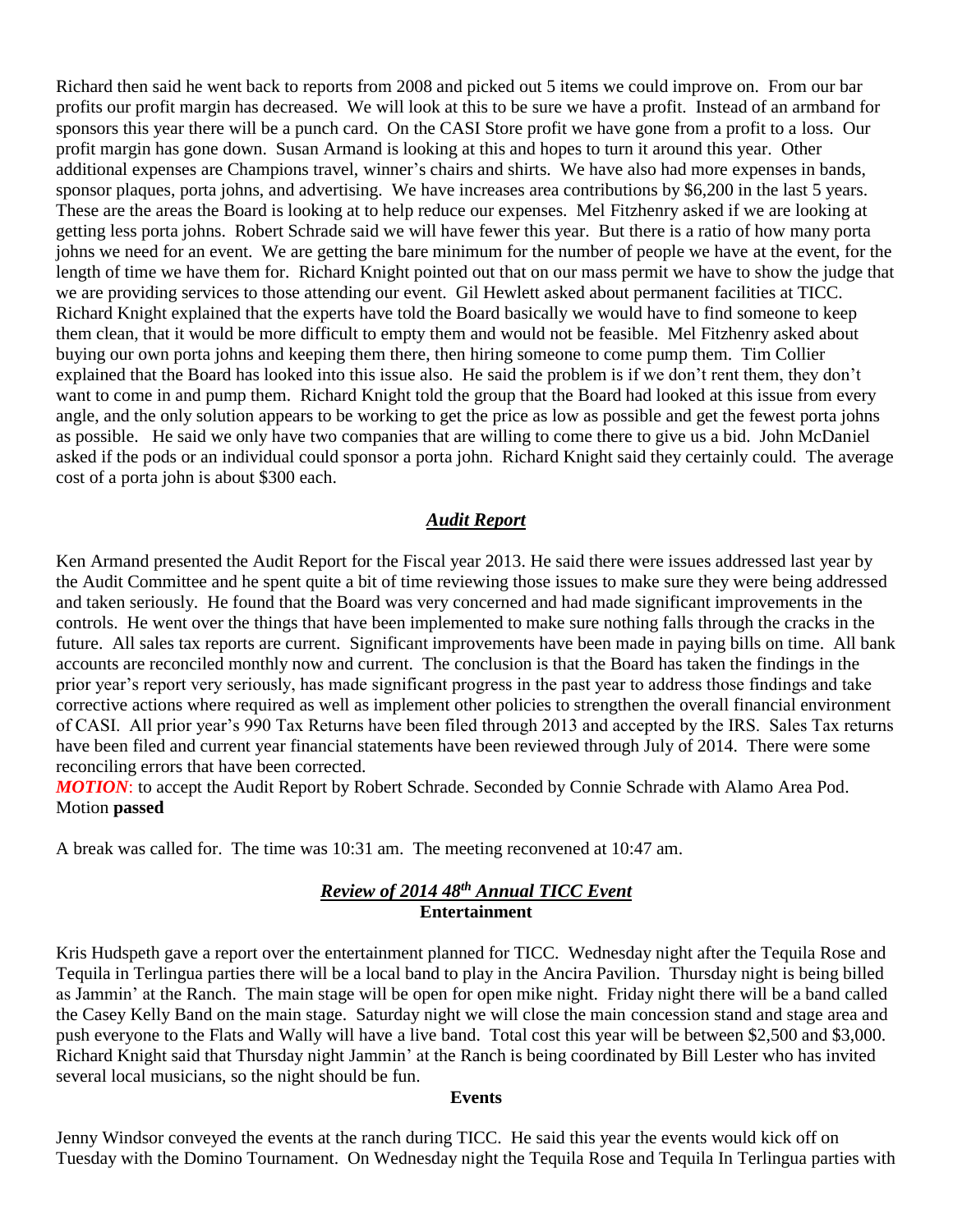the band playing after in the Ancira Pavilion. Thursday morning will be the Golf Cart Parade, then Happy Hour at both concession areas, then the Dog Parade, sponsored by Bird Dog Whiskey. The Horse Shoe Tournament will once again be in Krazy Flats. Thursday afternoon will be the Tequila Rose Dessert Contest. Tequila Rose is also sponsoring a Glam Camp Contest that will be judged on Thursday. Thursday night is the Memorial Service. Then Jammin' At The Ranch on the main stage, also the costume party. There will also be sponsor tastings on Thursday. Friday will be the Beans, Wings and Salsa cook-offs to benefit the Scholarship Fund. Again, there will be sponsor tastings. The Virgins Party will be held behind the stage. After announcements there will be an Old 320 meeting in the Judging Area. On Saturday we will have the main event. There will be a Bloody Mary Reception behind the stage. Turn in will be at high noon. Then head for Krazy Flats. Judging for TICC will be headed up by David Manske this year. He went over the persons in charge of each area of responsibility at the ranch.

Jenny Windsor thanked Diane Fitzhenry for running judging at TICC for many years.

#### **Contestant Shirts**

Jenny Windsor said that for what we are paying for the polo shirts we do not get the "bang for the buck" that we should by people wearing them. This year the Great Peppers and Referees will still get the polo shirts. Chili cooks and show teams will get a t shirt this year. They are a third of the price of the polo shirt. There was a slide shown to show what they will look like.

### **Sponsorship Report**

Kris Hudspeth gave the Sponsorship Report. He said the team working on Sponsorship was Tim Collier, Patti Meyers Jones, Roger Foltz and Richard Knight and himself. Roger Foltz and Tim Collier were in charge of Friend of CASI. Richard Knight was in charge of Western Spirits and Tequila Rose. Patti was in charge of Woodridge, HEB and Tyson. Kris had the beer companies and Bruce Foods. Tim Collier also was liaison for Hill Country Software.

All Gold Sponsors and Silver Sponsors will be the same this year as last year. We are up to date with collections for sponsors. Friends of CASI have a new logo which will be on their shirt at TICC. He told that Jenny Windsor had created the logo specifically for Friends of CASI. He asked everyone who had leads for sponsors to let him, Richard Knight or Ted Fichtl know.

## **Ranch Report**

Robert "Wappo" Schrade said that he wanted to clarify that anyone who wanted to donate to the porta johns could give any amount; they didn't have to give the full amount to support one porta john. There will be a fence along the creek this year to keep anyone from stepping off of it as has happened in the past. This will consist of posts in concrete and beer banners will hang there. Saturday before the event (the  $26<sup>th</sup>$ ) there will be a special dedication behind the stage at high noon. This is the  $25<sup>th</sup>$  year at the ranch so they have created a special banner to hang at the main entrance. Connie Schrade and Larry Burruss came forward to show everyone the banner. He said he needs help at the ranch so he needs volunteers.

## *Old 320 Report*

Ralph Hay said last year there were 62 people who attended the Old 320 meeting. He told everyone that they needed to let him know if they are not cooking on their site, or have told someone they could cook there. He needs volunteers to help mark sites. This year there will be an election for Alcalde at the Old 320 meeting. Bob Steinle is the only one running so far. People must be cooking in the 320 to be eligible for the stove drawing. They want to have as many people as possible cooking in the 320. There are still spots available to place plaques on the wall lining the 320. You must furnish your own rock.

## *Membership Report*

Tim Collier presented the CASI Membership report. As of August 25, 2013 CASI membership is 853 Annual, 503 Life, and 28 Corporate, for a total of 1384. He said we are headed in the right direction. He reminded everyone that if anyone passes away to contact Connie Collier so that they can be added to the Memorial Board. He said everyone could go to the new site mychili.org or to casichili.net to pay for membership.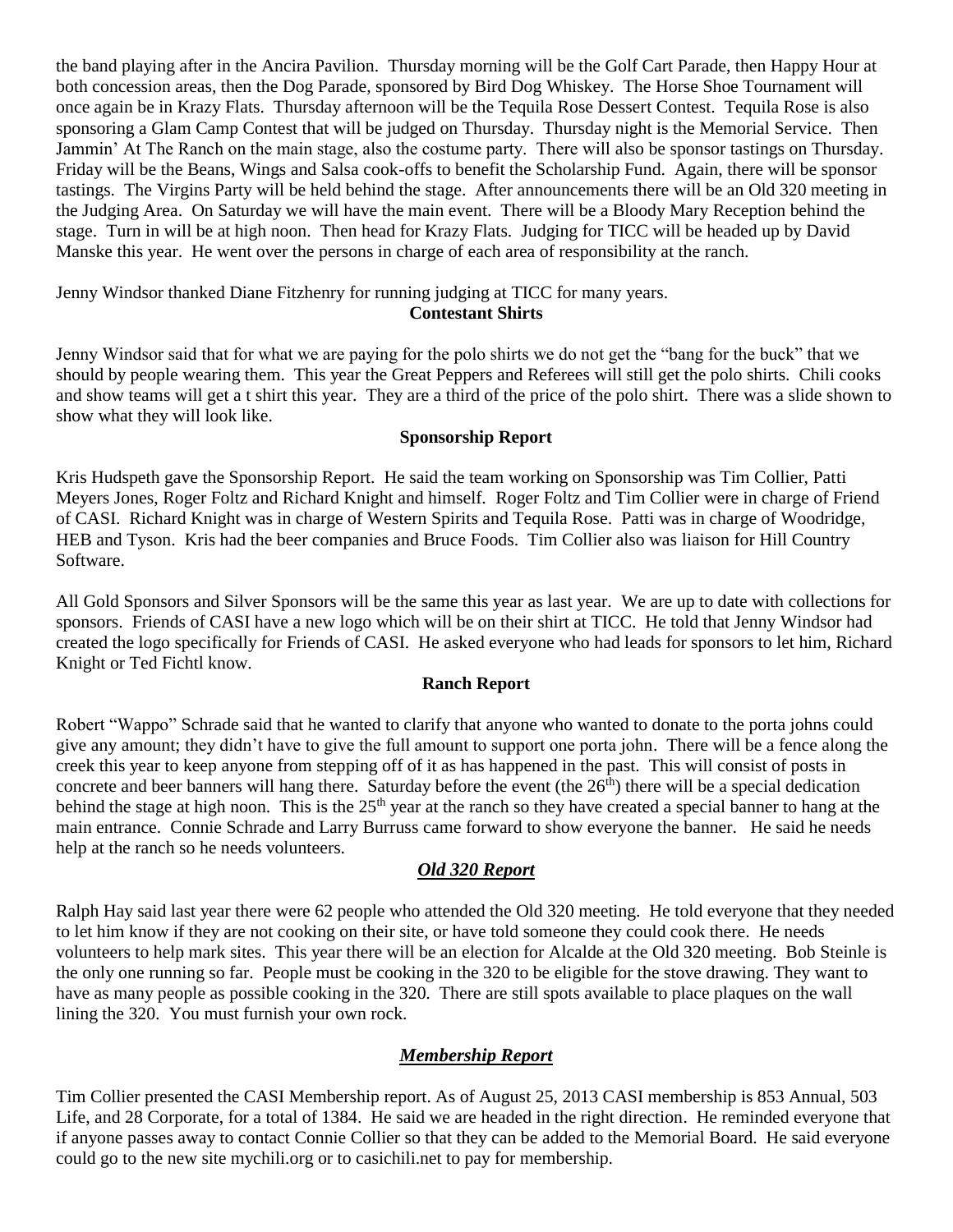### *Tally Master Report*

Jenny Windsor presented the CASI Tally Master Report. Cook-offs are down but money to charity is up. New this year she is sending emails for qualification instead of the card. They also are looking at the ability to print your own card from mychili.org. She reminded everyone that she needs all results of September cook-offs by October 12<sup>th</sup> to get everything done for Terlingua.

#### *Events Committee*

Jenny Windsor also chairs the Events Committee. She said her members were Patti Meyers-Jones, James Brockman, Guy Smith, Janice Miller, Sherri Davis, John Montgomery and Vickie Childers. She told about the events for the past chili year. There was a new state championship approved the day before in Pennsylvania. Larry Burris has put in an application for the South Central Texas Regional Open Championship to replace the National Open. He has asked to grandfather this championship in.

*MOTION*: to approve this championship, grandfathered in, was made by Connie Schrade with Alamo Area Pod. This was seconded by Vickie Childers with Tall in Texas Pod. *Motion passed: Unanimous* 

## *Terlingua Trails/Poster*

Dana Plocheck reminded everyone that if anyone passed away to send a message to her as well as Connie Collier, including a picture if possible so that she could publish it. She said she was approached by some chili cooks about the need to send 25 copies of the Trails to every cook-off when they are not used or distributed there. After the current batch of boxes are extinguished only 12 copies of the Trails would be sent to the cook-offs. She also reminded that if anyone placed a free ¼ page ad in the Trails for state, regional and open cook-offs that they send an article and pictures afterward. It is one of the requirements for the free ad. There was a question about why they received two Trails at their house. She said to let Connie Collier know and she would uncheck one of the names at that address. Again she asked for pictures from all cook-offs. She said she is working with Hill Country Software to make sure members can get the copy of the Trails emailed to them in PDF format.

Susan Armond designed the poster this year. The design was based upon the painted scull of the Mexican holiday of the Day of the Dead. Dana read the thoughts of Susan on the design. Dana then thanked Carol Knight for her help on the Trails.

## *Upcomings / Friday Scholarship Day Activities / Wine*

Patti Meyers-Jones presented the CASI Upcomings report. She said Dorathy Williams is the Upcoming Coordinator. She said overall total number of cook-offs are up a little over last year.

Patti is also in charge of the Friday events at TICC. There will again be beans, wings and salsa competitions. She gave the head judges for each event. She said to clarify the wings competition, the wings must be fried with sauce.

She said to make sure to let her know what wine everyone wanted and she would make sure it gets ordered. There will be extra cases in case we need them, but it would be good to let her know in advance.

At this point we broke for lunch. The time was 11:45 am. The meeting reconvened at 1:00 pm. Richard Knight pointed out that on the ranch we had a pump go out and Randy Duke found us a pump. He thanked him for the pump on behalf of CASI.

## *Scholarship Report*

Nancy Hewlett presented the Scholarship Report. Nancy presented the names of the students who received CASI scholarships including the graduates from Terlingua. She said there were 98 applications, but only one for Trade. We currently have 37 students on scholarships. Nancy commended the Pods for their participation in the Scholarship Program. Nancy also presented a report on donations received for the program.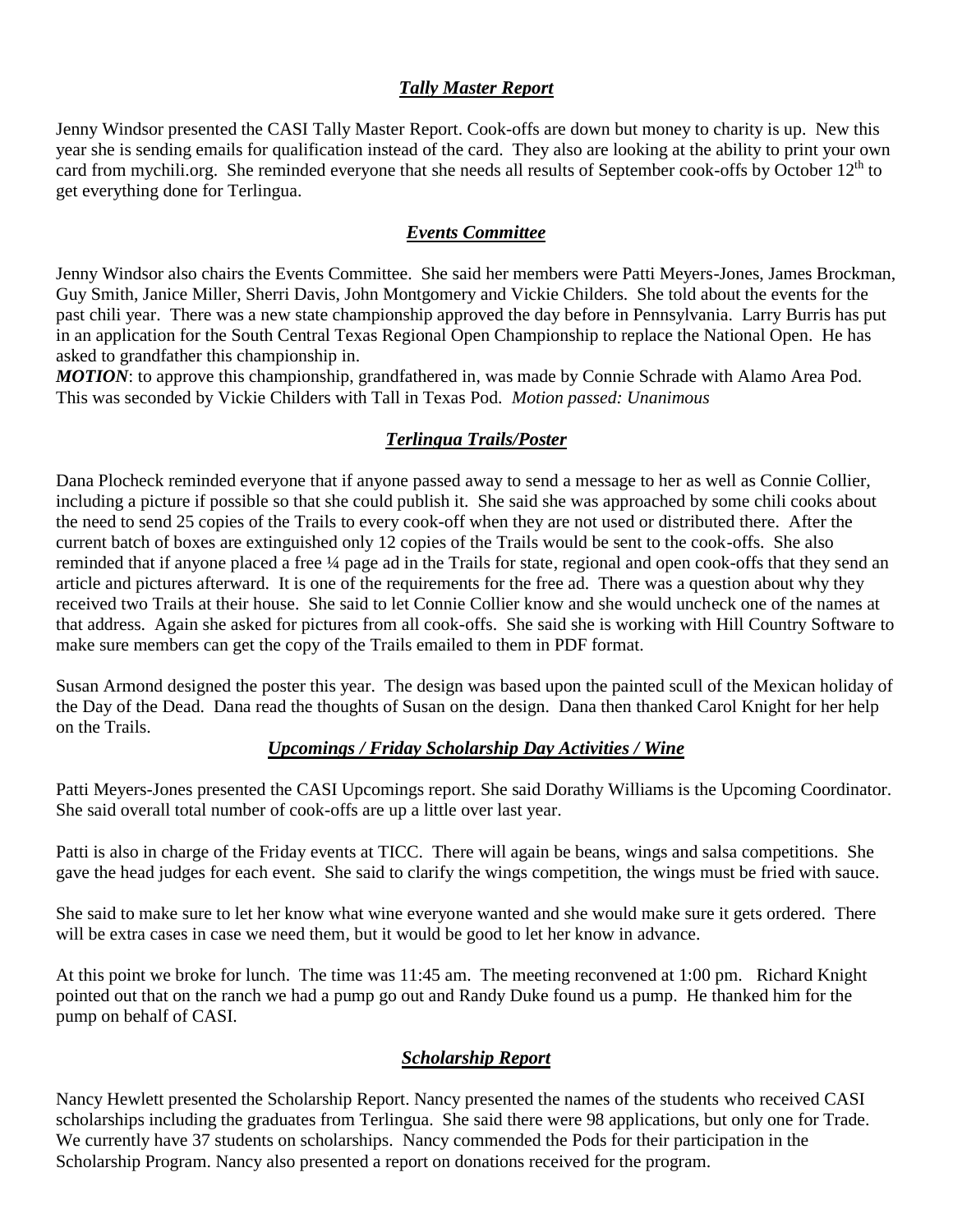This year's donations were:

\$9,033 – Donations and memorials to Program

\$1,975 – Donations from Texas Ladies State

\$9,642 – Total donations from TICC

\$3,500 – Southwest Raffle

The total was \$24,151. Up from last year. Donations last year amounted to \$22,383. She felt this was due to the raffle, so she would push that again this year. She told about the raffle and the fact that the tickets can only be sold in Texas. People do not have to be present to win.

## *Ballots for Regular Elections*

Ballots were passed out for the Board positions.

During this process, Richard Knight introduced Don Hoy, Nancy Hewlett, Ralph Hay, Dana Plocheck, Connie Collier and Dorathy Williams (not present), off Board members who do a lot of work for CASI behind the scenes. He told them that they are greatly appreciated.

Richard Knight also announced that yesterday CASI received notification that Jim Parker, from the Hard Times Café passed away. Jim had been a leader in the chili community in the North East region for years.

#### *Old Business*

Mel Fitzhenry/Black Sheep Pod came forward to say he felt the shirts were an important part of CASI benefits and he felt the shirts should all be polo shirts. He asked the gathering what their feelings were. The majority agreed with the change, however he expressed his displeasure with it and asked the Board to reconsider.

## *New Business*

## *A - Proposed Rule Changes*

Highland Lakes Pod submitted a rule change concerning the filling of the cup. (I.A.E.) After discussion he made a motion to change the rule to read: Cups must be filled to ¾ inch from the top of the cup or to the level designated at the cooks' meeting. This was seconded by Yavapai Pod. The motion **passed** unanimously.

Space City Pod and Indiana Pepper Pod each submitted a rule change regarding having the required number of eligible cooks present and cooking (V.A.5) Mike Rudd/Indiana Pepper Pod were asking to change the number of cooks to 6 point state = 10 cooks; 9 point state = 12 cooks and 12 point state = 15 cooks. He made a motion to make this change. Bill Heslop seconded this motion. After a great deal of discussion the vote was taken, but the motion **failed**.

The next proposal presented by the Indiana Pepper Pod regarding ties for tenth place getting a point was **withdrawn**.

Heart of Tennessee Pod presented a rule change regarding the National Open Championship (VI.B.3) Richard Knight explained the proposal which would read:

The National Open Championship may be held anywhere in the Continental United States. Approval of the National Championship shall be made by the CASI Board of Directors upon the recommendation of the CASI Events Committee and Executive Director.

 a. Beginning with 2016 chili year applications for the National Open Championship must be submitted to the Executive Director no later than May 1 of the previous year.

(Example: Application for the 2016 chili year must be submitted on or before May 1, 2015.)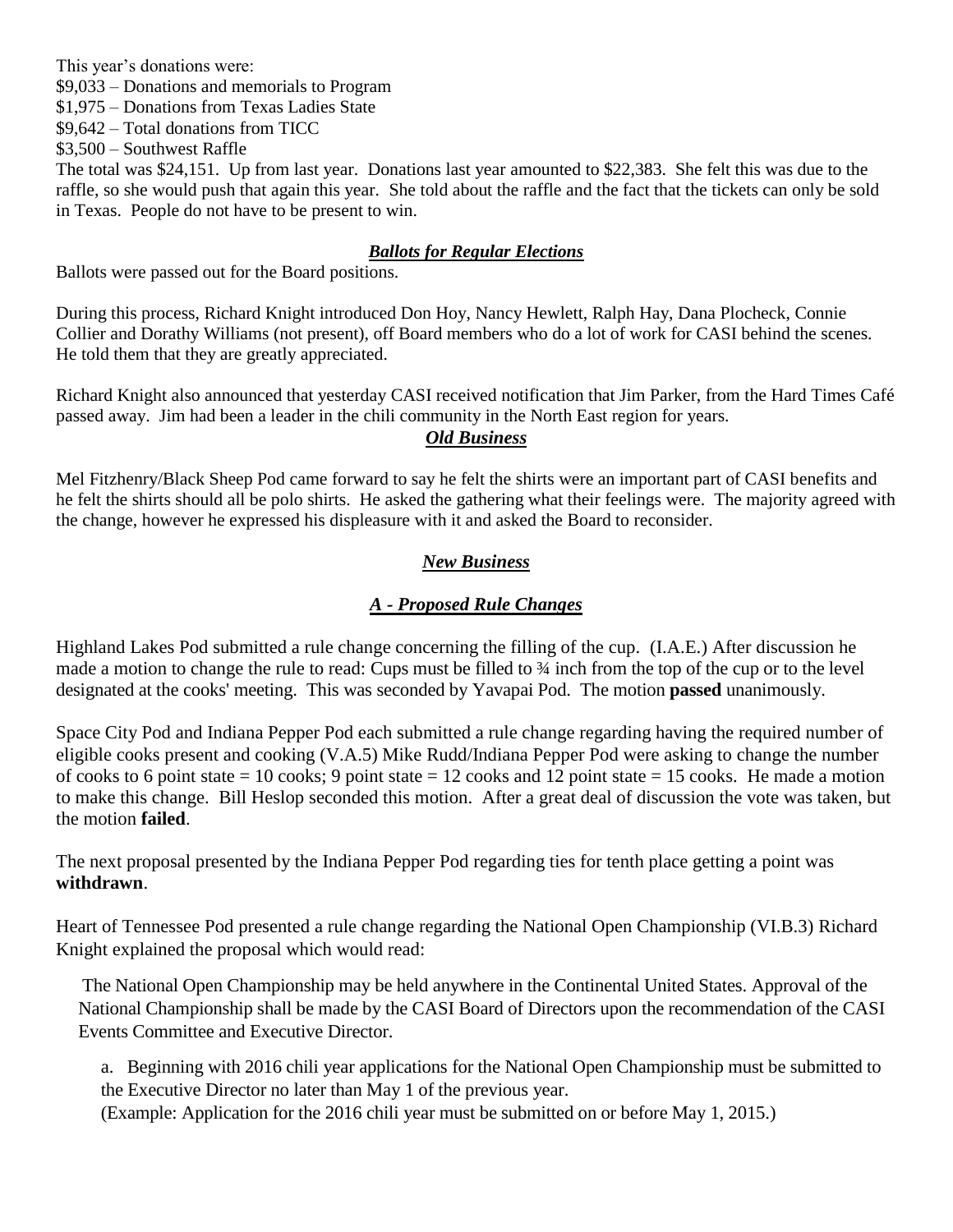b. The Events Committee shall evaluate all applications and will make a recommendation to the Board of Directors based on the following criteria:

- 1. History of the Chili Cook-off proposing to host the National Open
- 2. Endorsement by a Pod in the geographical area proposing to host the National Open.
- 3. Ability of the promoter to accommodate an unlimited number of cooks.

Preston Shaw made a motion to approve, with a second from Mel Fitzhenry. The vote unanimously **passed**.

State of Texas Pod presented a rule change regarding Establishing Open Championships (VI.B) Renee Moore came forward to explain the proposal which would read:

On any given day when a non-automatic qualifying cook-off has the required number of chilis judged, the cook-off will automatically qualify 1st place chili for TICC, if the following required number of chilis are judges: (The automatic qualification is for that day only and will not carry over from year to year)

- a. A 12 point state  $= 100$  chilis judged
- b. A 9 point state  $= 75$  chilis judged
- c. A 6 point state  $= 50$  chilis judged

Renee Moore made a motion to approve this rule change. This was seconded by Vern Gilpin and was unanimously **passed**.

## *Break in Rule Changes for Election Update*

Richard Knight announced there was a tie on the ballots for the Board of Directors therefore they were passing out another round of ballots to choose between Richard Knight and Mary Ellen Gillen for the three year term. These were then picked up to be tabulated.

# *Resume Proposed Rule Changes*

Pod of the Pass presented a rule change regarding recognition of Open Championship Winners and Qualified Showmanship Teams (VI.C & VII.E.2) Carol Straughan/Pod of the Pass made a motion to approve a rule change: The first place showmanship team at a State Open will automatically qualify for TICC, as well as the top placing state resident team. This was seconded by Bob Steinle and unanimously **passed**.

Thousand Trails, Whitney and Golden Triangle Pods presented a rule change regarding a 10<sup>th</sup> Place Tie Breaking on the Final Table (VII.D.1/II.F.2) Keith Longabaugh/Golden Triangle made a motion to approve a rule change that would give a point to any chili that ties with  $10<sup>th</sup>$  place chili. This was seconded by Dick DeiTos/Casinova Pod. Motion **failed**.

Rose City Pod presented a rule change regarding awarding of show points being awarded down to fourth place (VII.D.2) **Withdrawn by Rose City Pod**

Space City Pod presented a rule change regarding qualified on points (VII.E) Susan Armand made a motion to change this rule to read that every cook must be a member in order to have their points recorded, with a 90 day free CASI membership for new cooks. Preston Shaw seconded this motion. Motion **failed**.

Heart of Tennessee Pod presented a rule change which would change the winners who would qualify to cook in Terlingua, at a championship with over 150 cooks to the top ten. **Withdrawn by HOT Pod**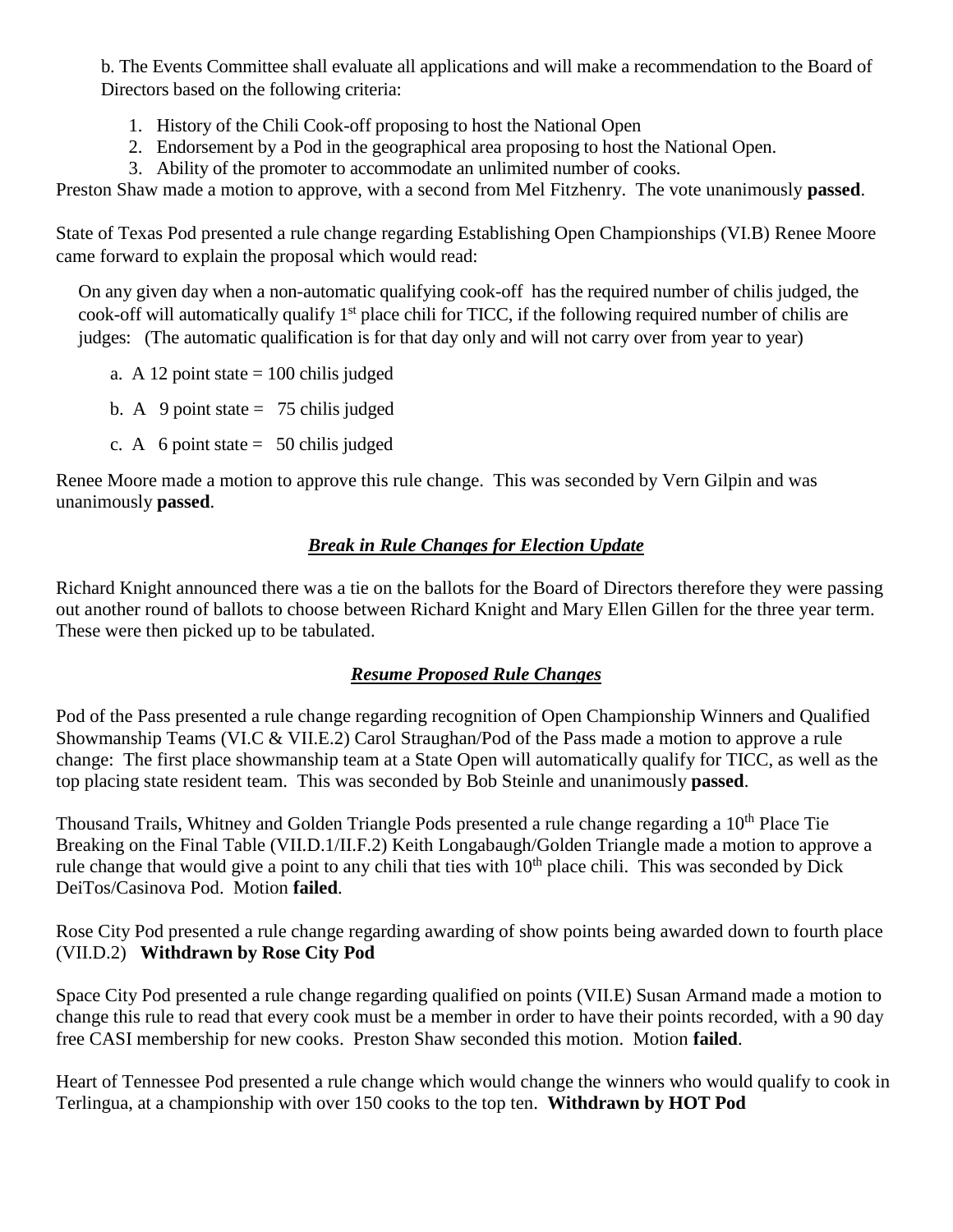Houston Pod presented a rule change to change the cut-off date for paying membership in order to cook at TICC. (VII.E.1.e) Vern Gilpin made a motion to change this rule to read: To cook at TICC, a cook must be a paid CASI member. A "member" is one who has paid annual dues for the current year or has become a life member of CASI. Paid status is determined as of September 30th of each chili year, immediately prior to TICC for which the cook has qualified with a 10-day grace period. This was seconded by Cynthia Whittenburg/Space City Pod. Motion **passed**.

Pasadena Pod presented a rule change regarding qualification for TICC for 1<sup>st</sup> place at a pod cook-off. (VII.E.1.f) Dorothy Spishock made a motion to change this rule to read: All established sanctioned Pods, in good standing for 5 years or more are eligible for their annual recognized (one a year) Pod cook-off winner to be automatically qualified for TICC, regardless of number of cooks. This was seconded by Mike Mayorga/Piney Woods Pod. A motion to amendment this to "one official Pod cook-off per year" was made by Mike Mayorga/Piney Woods Pod with a second by Nancy Coultas and was unanimously **passed**. The amended motion then **passed**.

## *There was a 15 minute break called for. The time was 2:45 pm. The meeting was reconvened at 3:00 pm.*

Houston Pod presented a rule change regarding qualified showmanship teams (VII.E.2a) Vern Gilpin/Houston Pod said this rule change correlates with the other one for chili. He made a motion to change this rule to read: To perform showmanship at TICC, the show team captain must be a paid CASI member. A "member" is one who has paid annual dues for the current year or has become a life member of CASI. Paid status is determined as of September 30th of each year. Immediately prior to TICC for which the show team has qualified with a 10 day grace period permitted. This was seconded by Bob Steinle. Motion **passed**.

CASI Rules Committee presented a rule change regarding the control of computer tally sheets at a cook-off. (II.F.1.c) **Withdrawn**

Concho Valley Pod presented a rule change regarding final judges. (II.B.3) Janice Miller came forward to present this rule change and made a motion to approve: Add to the current rule, "in case of unforeseen circumstances conduct a drawing of possible judges names, regardless of association with a cook for needed judges, then announce that this has been done". This was seconded by Paul Mulkey. Motion **failed**

The Board of Directors presented a rule change regarding CASI Open Championships (VI.D) Ted Fichtl came forward to make a motion to approve a special cook-off, called the CASI Special Events Cook-off, as an automatic qualifier cook-off, that would be awarded by the CASI Board to a region or Pod in the event of a special event which had wide range regional or national public relations potential. This was seconded by Janice Miller. Ted then explained that the Arizona Pod had been approached by the NFL about an event connected with the Super Bowl. He told how this had progressed to having a cook-off the day before the Super Bowl and a Tailgate Party the day of the Super Bowl. This would fall into the category for this Special Events Cook-off. He asked to approve this Special Events Cook-off as a new automatic qualifier. Not specifically the cook-off in Arizona, but any special event could have a special event cook-off that is an automatic qualifier, with the possibility of being more than one per year. Motion **passed**

## *B - Future Great Pepper's Meeting*

Richard Knight said a proposal had been submitted to hold the 2015 Great Pepper's Meeting in Austin at the Holiday Inn Midtown. Renee Moore made a motion to approve this. Vickie Childers/Tall in Texas seconded this motion. Motion **passed**

Richard Knight said he would like the Great Pepper's to think about a 3 year rotation of the Great Pepper's Meeting based upon a region. The regions would be developed for this. This would put less stress on a single pod, but on the whole region of that pod. He asked for comments. Erik Ackerson/Virgin Pod asked if an